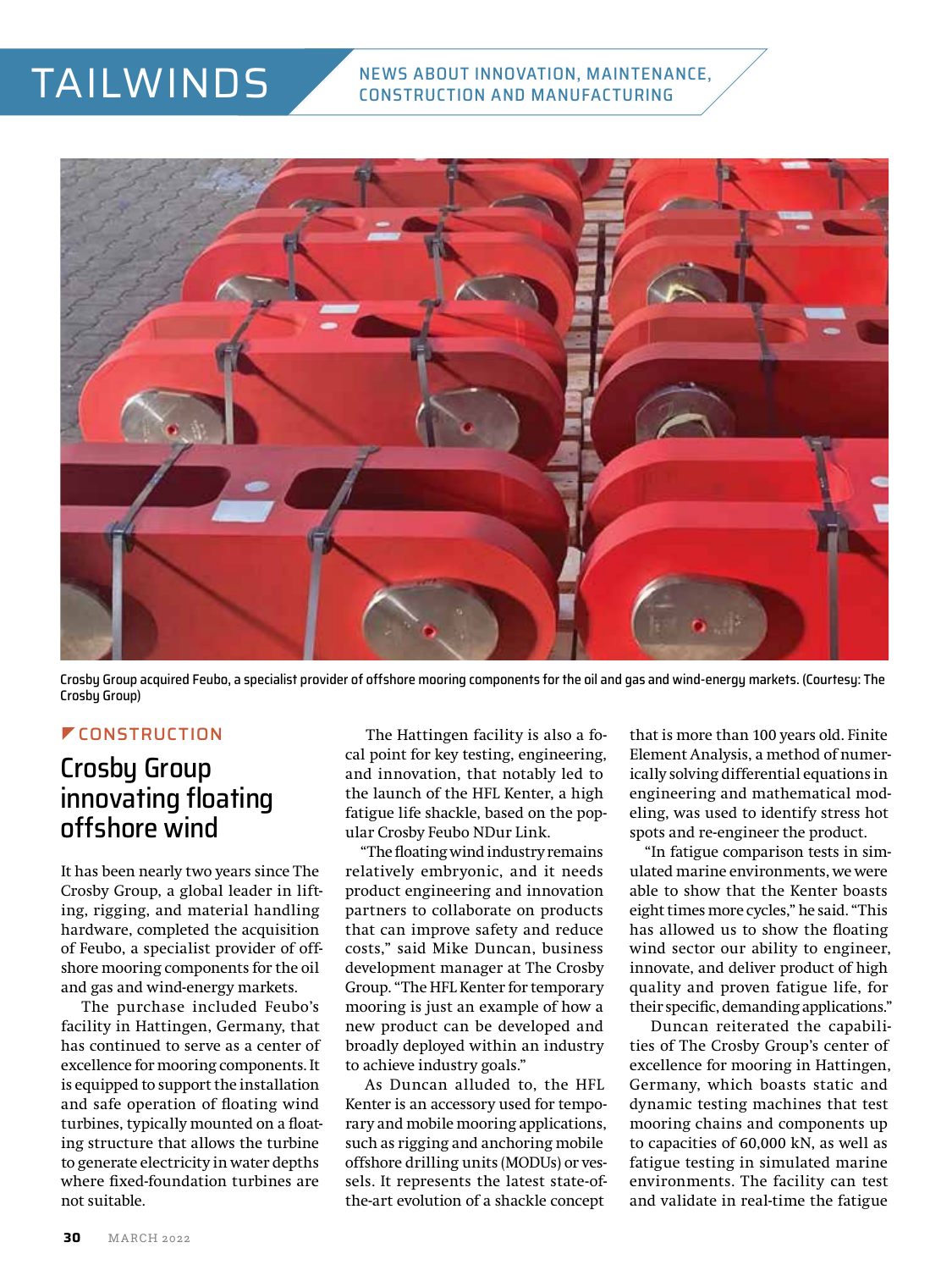life of components in association with DNV GL Type Approval Certificate, acknowledging that its equipment meets the rigorous standards of the global quality assurance and risk management company for their use offshore.

**MORE INFO** [www.thecrosbygroup.com](http://www.thecrosbygroup.com)

#### ] CONSTRUCTION

### Collett acquires Plant Speed turbine equipment

Collett & Sons Ltd recently agreed to a deal with Plant Speed to have its specialist wind-turbine equipment join the Collett fleet. Taking the decision to remove themselves from the wind-energy industry and focus more on their haulage operations, Plant Speed is focusing more on haulage operations, and Collett is acquiring the entire Plant Speed fleet of super wing carriers, extendable trailers, and lift adapters.

"With several projects scheduled and currently under way, this move sees Collett strengthen our market position," said Managing Director David Collett.

"Having worked in the renewable-energy industry for many years, the acquisition of this new trailer equipment is a decisive move for Collett, and one which significantly increases our wind-turbine carrying capabilities."

Collett's wind-turbine fleet expansion includes Nooteboom super wing carriers, quadruple extendable blade trailers, and lift adapters, alongside several specialist adapters including gyrostat tables, loading beds, and tower hooks.

As a well-established operator in the wind-energy industry, the addition of this new equipment increases Collett's carrying capacity and adds to its already diverse fleet, providing a definitive range of specialist equipment



Collett has acquired Plant Speed's entire fleet of super wing carriers, extendable trailers and lift adapters. (Courtesy: Collett)

**NOW OFFERING** Laser Cladding Services

Fusion Inc. can assist with repairing of bearing journals, seal areas, coupling fits, etc. on small and X-large components with our lathes, grinders, HVOF and now LASER CLADDING coating systems.

To be repaired OD can be restored back to standard OEM size and finish.

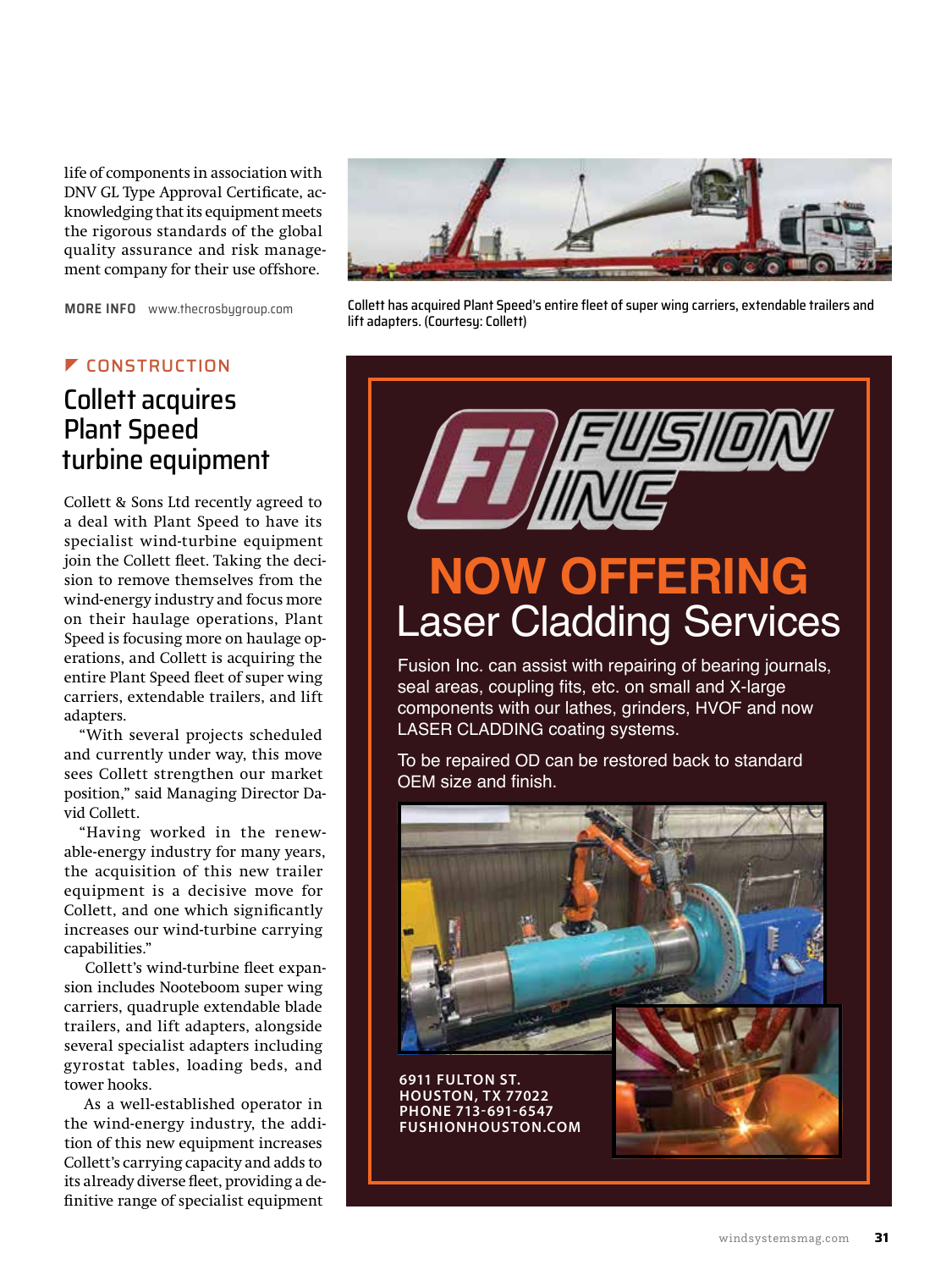with which to undertake wind-farm development projects.

"Having worked closely with Collett in the past, the decision to amalgamate our fleet in to theirs was an easy one to make," said Paul Lomas, Plant Speed's managing director.

**MORE INFO** [collett.co.uk](http://collett.co.uk)

#### **ZEONSTRUCTION**

### Collett completes deliveries to Scotland wind farm

Collett has completed the transport of components for the Twentyshilling Wind Farm in Dumfries & Galloway, Scotland. Over a period of 14 weeks, Collett moved components from King George V Dock to the site.

Collett moved the components for

each complete turbine: the three tower sections, three blades, nacelle, drive train and hub. It would require specialist transport logistics for the 170-mile journey to site.

The team made several route modifications. Two miles from the construction site, on approach to the wind farm, the loaded 57-meter blades would be unable to facilitate the necessary left turn to access. A turning head was constructed at Eliock Bridge to provide the required clearance to allow all 27 of the blades to safely navigate the turn.

Working on a two-day delivery schedule, with three deliveries per convoy, Collett's specialist fleet delivered the 81 individual components.

The team employed super wing carriers to transport the 57-meter, 14.9 ton blades. For the other components, the 67-ton, 25-meter long bottom and 44.5-ton, 26-meter middle towers used specialist clamp trailers, while the remaining components, the top towers,



nacelle, drive trains, and hubs were transported using 5- and 6-axle stepframe trailers.

All components traveled under Collett's Code of Practice escort vehicles, with police escorts in attendance for the blades, tower sections, nacelles, and drive trains.

The nine Vestas V117 140-meter tip turbines are expected to be fully operational in early 2022.

**MORE INFO** [collett.co.uk](http://collett.co.uk)

#### *CONSTRUCTION*

### Aqueos supports growth of offshore wind energy

Aqueos has been a part of every offshore wind-energy project in the U.S. One project that showcases Aqueos' merit is the Virginia Coastal Wind (VCW 01) Project.

When the Bureau of Ocean Energy Management (BOEM) issued consent to Dominion Energy to the first wind-energy research lease in U.S. federal waters, the bureau formed a chain of expertise that led to Aqueos. Dominion partnered with Danish multinational company Ørsted, which contracted Aqueos' client, Subsea 7, to supply and install cables for the Virginia Coastal Wind (VCW 01) Project.

Aqueos assisted by providing project management and engineering services, as well as offshore support for the export cable nearshore installation.

Ørsted required divers to be IM-CA-certified with similar experience. Aqueos personnel were already DNV-certified, IOGP approved, and IMCA/ ADCI members. Aqueos assisted by developing HSE, quality, engineering, and management procedures. Subsea operations included the excavation of the HDD bore hole exit location, transmission cable pull-in, grouting operations, and survey activities.

Powered by years of subsea experience in the offshore oil and gas sector,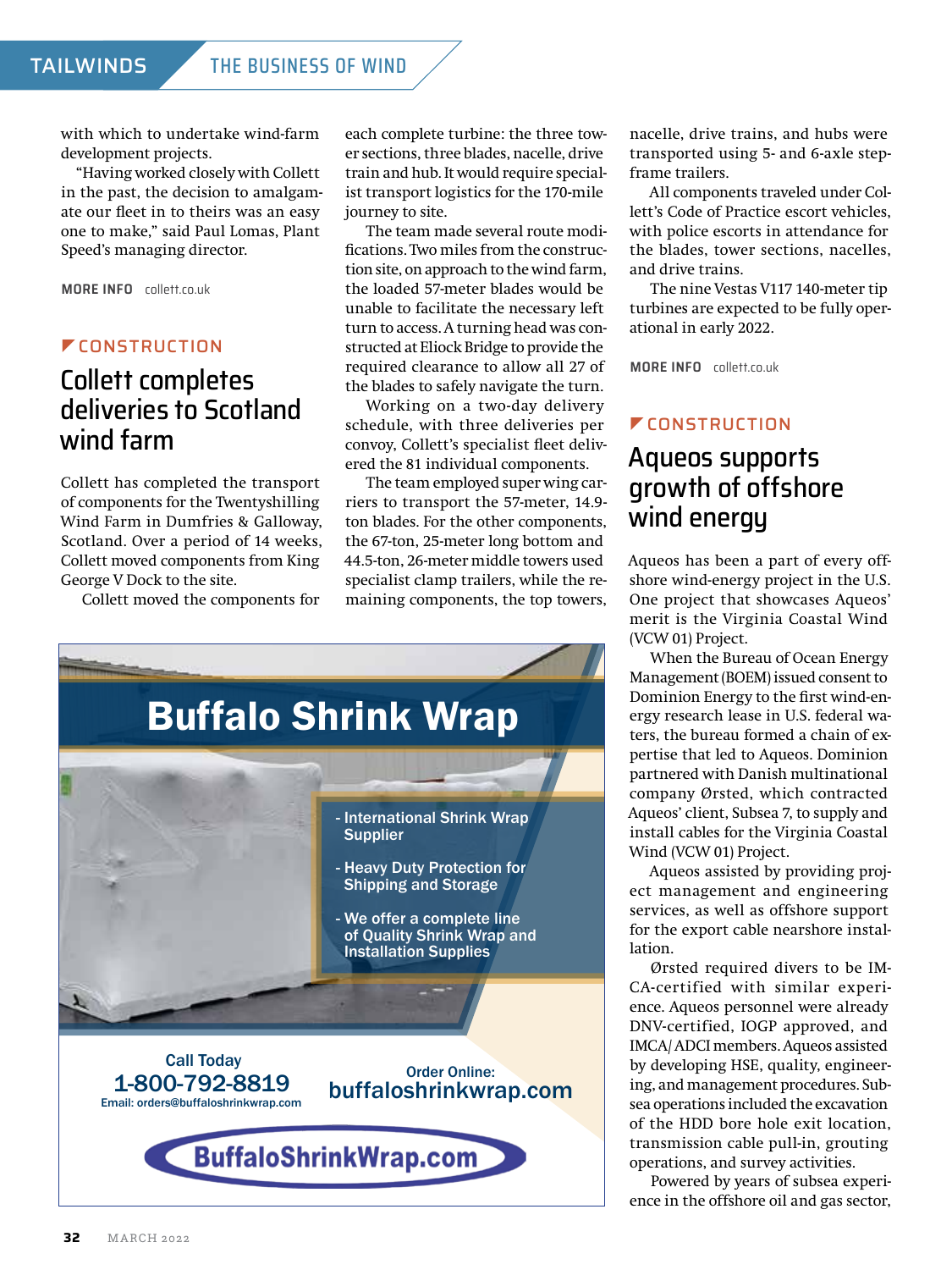

Dominion partnered with the Danish multinational company Ørsted, which contracted Aqueos' client, Subsea 7, to supply and install cables for the Virginia Coastal Wind (VCW 01) Project. (Courtesy: Aqueos)

the Aqueos team is now prepared for more wind-sector work — and is well positioned to deliver future wind-energy projects to the Northeast and the Gulf of Mexico and the West Coast regions of the U.S.

**MORE INFO** [aqueossubsea.com](http://aqueossubsea.com)

#### **F** INNOVATION

### WindCube Nacelle Lidar earns full classification

Leosphere, a company that specializes in developing, manufacturing, and servicing turnkey wind Lidar instruments for wind energy, recently announced that WindCube® Nacelle is the first nacelle Lidar to receive full classification according to the new IEC standard for nacelle-based Lidar.

Latest enhancements to the Wind-Cube Nacelle deliver simplified Lidar system and data management with the cloud-based WindCube Insights — Fleet.

Rotor equivalent wind speed Lidar data provides rotor-averaged wind speed, enabling more detailed analysis of most modern, large rotor turbines.

An integrated weather sensor directly mounted on the Lidar provides air pressure, temperature, humidity, and rain and hail data.



The classification paves the way for increased adoption and acceptance for power performance testing (PPT). (Courtesy: National Renewable Energy Laboratory )

# **FINNOVATION**

### NewHydrogen to provide green hydrogen generators

NewHydrogen will provide green hydrogen generators to intermittent renewable power sites, such as wind and solar farms. The Massachusetts-based Verde LLC will provide NewHydrogen with hydrogen generation systems.

"We are very excited about our new business relationship with Verde and our plan to partner with operators of intermittent renewable power sites, such as wind and solar farms," said David Lee, CEO of NewHydrogen.

NewHydrogen is targeting wind and solar farms that produce excess solar and wind energy during certain times of the day. This power can be used to run an electrolyzer (the primary component in a hydrogen generator) that converts water into



## **Blade bearings got you down?**

### **Call Malloy to get replacement bearings quickly.**



#### **PITCH ON THE SAFE SIDE**

- **•** Solve failures at the root cause
- **•** Reduced torque requirement







**800-366-3693 [Wind@MalloyElectric.com](mailto:Wind@MalloyElectric.com?subject=Referred by Wind Systems) [MalloyWind.com](http://malloywind.com)**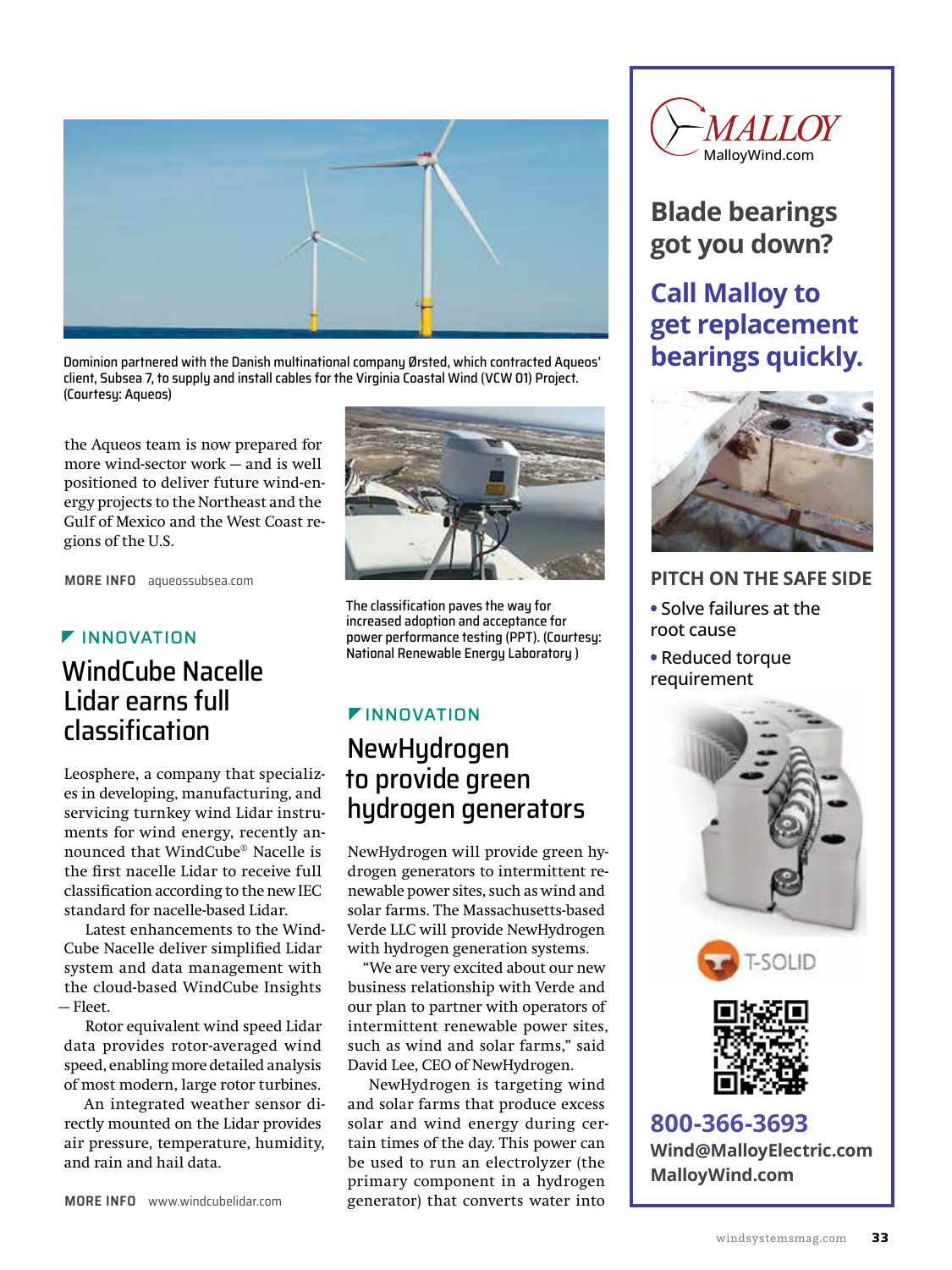#### TAILWINDS THE BUSINESS OF WIND



NewHydrogen is developing technology to reduce the use of rare earth metals in electrolyzers. (Courtesy: NewHydrogen)

green hydrogen, which is distributed in pipelines and converted back into electricity when needed. This green hydrogen can be stored in tanks and underground caverns, forming a network that can energize industry and back up electric grids.

"For NewHydrogen, this is a major leap forward," Lee said. "By owning and controlling the hydrogen generators at these sites, we will be able to move very rapidly to demonstrate the economic viability of this approach, as well as new technology currently under development including our breakthrough catalysts."

The goal of NewHydrogen's sponsored research at UCLA is to lower the cost of green hydrogen by eliminating or reducing the use of precious metals in electrolyzers.

Electrolyzers currently rely on rare-earth materials such as iridium and platinum, which often accounts for nearly 50 percent of the electrolyzers' cost.

**MORE INFO** [www.newhydrogen.com](http://www.newhydrogen.com)

#### **MAINTENANCE**

### James Fisher launches decommissioning business

James Fisher recently launched James Fisher Decommissioning (JF Decom) to support customers in the renewables and oil and gas markets.

JF Decom will provide customers with a dedicated team to provide delivery in complex projects such as subsea infrastructure removal; structural removal, well severance, and well abandonment.

With one of the world's largest fleets of decommissioning tooling and in-house design and engineering capability, JF Decom can support the rise in decommissioning projects to deliver cost and time saving solutions critical to achieving regulatory guidance of a 35 percent reduction in decommissioning costs, a target mapped out by the Oil & Gas Authority in 2016.

JF Decom's services include the well abandonment tool SEABASS that provides a cost effective and quicker alternative to rig-based solutions when abandoning category 2 wells, due to its ability to deploy from a vessel of opportunity and work in any water depth.

"JF Decom is also dedicated to ensuring that decommissioning is conducted as sustainably as possible by restoring the seabed to its natural state," said Jack Davidson, JF Decom managing director. "With our noise attenuation tools such as Bubble Curtains, we can also minimize environmental impact to marine life during decommissioning works and ensuring we provide environmentally responsible services is something that is at the forefront for JF Decom."

JF Decom and JF Renewables will be

able to work independently or collaboratively to support the drive to net zero by providing full support services to the oil and gas and renewable markets in the installation, maintenance, and decommissioning of assets.

**MORE INFO** [www.jamesfisherrenewables.com](http://www.jamesfisherrenewables.com)

#### **MAINTENANCE**

### Pronomar dries work clothing, equipment

Pronomar drying systems can be a big help for workers on roads, urban green spaces, agriculture sites, and ships.

Pronomar's rounded hangers can dry PPE including boots and gloves, jackets, trousers, coveralls, suits, helmets, masks, life vests, and other types of equipment.

By maintaining a correct temperature during drying, the material and quality of the PPE is gently and quickly dried, resulting in longer life for the clothing.

Pronomar's drying systems include Eledry, using electrically heated hangers to dry footwear and gloves. The AIR system features quick drying, while the WATER system is most suitable for new build sites.

**MORE INFO** [www.pronomar.com](http://www.pronomar.com)

#### $M$ MANUFACTURING

### Titan Wind Energy chooses Haeusler for Shanghai facility

Titan Wind Energy has chosen Haeusler for its facility near Shanghai. Haeusler's EVO machines have accessories adapted for the construction of wind towers, including manipulators for conical and cylindrical shells, as well as an upper support adapted for wind tower production and a swiveling infeed roller table.